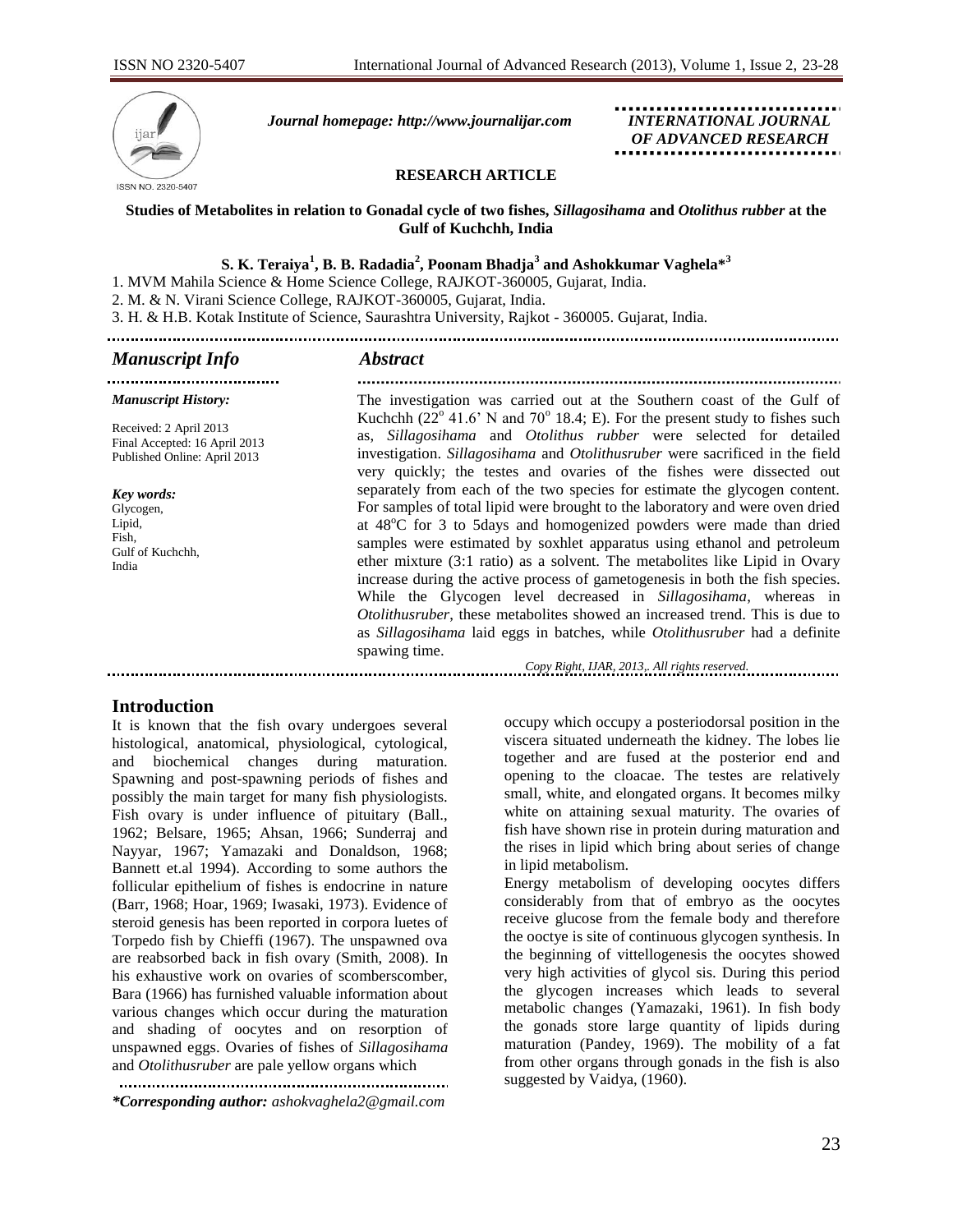The seasonal changes in lipid of liver of *Pleuronectesplatessa* was studied by Dawwson and Grimm (1980); Donaldson, (1973). It is known that fish testes contain various amounts of lipids. After mating a rapid accumulation of cholesterol and lipids in somniferous tubules of teleost, the distributions of physiological characteristics of testicular lipids have been reviewed by Johnson (1970). The present study was undertaken to investigate the variations in Glycogen and Lipid level in ovaries and testes of fish, *Sillagosihama* and *Otolithus rubber*.

# **Material and Methods**

The investigation was carried out at the Southern coast of the Gulf of Kuchchh (22 $^{\circ}$  41.6' N and 70 $^{\circ}$ 18.4; E). Inshore fishing was carried out extensively at the study site. The fishermen use traditional sail boats for fishing purpose.

For the present study to fishes such as, *Sillagosihama* and *Otolithus rubber* were selected for detailed investigation. Ten to fifteen live *Sillagosihama* and *Otolithusruber* of total length 10 to 25 cm and 10 to 35 cm, respectively in size were sacrificed in the field very quickly, the testes and ovaries of the fishes were dissected out separately from each of the two species. The testes and ovaries were then separately immersed in 30% KOH to estimate glycogen content in testes and ovaries respectively, for which Hassid and Abraham (1957) method was followed. Total lipids were estimated quantitatively. The samples for total lipid were brought to the laboratory and were oven dried at  $48^{\circ}$ C for 3 to 5days and homogenized powders were made. Total lipids of the dried samples were estimated by soxhlet apparatus using ethanol and petroleum ether mixture (3:1 ratio) as a solvent. The values recorded are in milligrams per gram.

## **Result and Discussion Glycogen**

The results of glycogen content in selected fishes are shown in table 1 and 2. The glycogen content showed a decrease level during pre-spawning time and an increases level were observed during August and September, again it decreases during the middle of the spawning time and it showed the lowest level during the last period of the spawning time in the ovaries of *Sillagosihama*. An increases trend is observed during March and May, i.e., during post spawning time. A rise in glycogen during prespawning (June) and during begging of the spawning time (August and September) was observed. It can be explained that fish might be accumulating glycogen in ovary during pre-spawning time (June) and beginning of the spawning time (August and September). A fall in glycogen level during October,

November, December and February (6.34, 4.47, 5.72, 2.54 mg/gm respectively), may be explained due to depletion. In post-spawning time normally increase level is observed, which can be attributed to storage of glycogen during resting time. Regarding the ovaries of the *Otolithusruber* glycogen level increase during pre-spawning time March and June (16.54, 19.59 mg/gm, respectively) and during spawning time (August and September) and decrease level is observed during the beginning of the spawning time (July) and during the last month of the spawning time, i.e., during October. It may be attributed to release of mature eggs during spawning time. As fish spawns after an interval of time and due to accumulation of mature eggs during middle of the spawns time an increase trend in glycogen content of ovaries of Otolithusruber is observed. The fish breeds in gulf of kuchchh, and after spawning, it might be returning back to open sea, after taking rest for some time and might be accumulating glycogen for the next successive process of game to genesis, an increases trend in glycogen is observed during postspawning time (November,

December, January). It is reported that ovary in fish accumulates glycogen during maturation and this glycogen is stored in the eggs. The fish eggs are the storehouse of metabolites and it is obvious that during depletion on release of ova, decrease in ovarian glycogen is recorded in ovary of *Onchorhynchusnerka* (Chang et al., 1960). In *clarieslazera* (Yamazaki, 1962) alsoaccumolation of glycogen and glucose have been reported during maturation and which declines after spawning. Glycogen content in testes of *Sillagosihama* increases at the beginning of the spawning time during August and level decreases during October, November and December again rises in January (31.19 mg/gm) i.e. during late period of spawning time, and again rises in March (43.38 mg/gm) i.e. beginning of postspawning time. In case of *Otolithusruber* the glycogen level increases during pre-spawning time and decrease trend is observed in July, September and October (6.82, 14.00, 5.45 mg/gm, respectively) i.e. during spawning time. A sudden rise in glycogen content in testis is observed during the middle period of spawning time i.e. during August (74.2mg/gm). A decrease and increase level in glycogen content in testis is observed during November (9.83mg/gm) and December (90.1mg/gm) respectively. A rise in glycogen level during pre-spawning time and beginning of spawning time indicate the mobilization of glycogen from liver to testis for active process of spermatogenesis and spermeogenesis.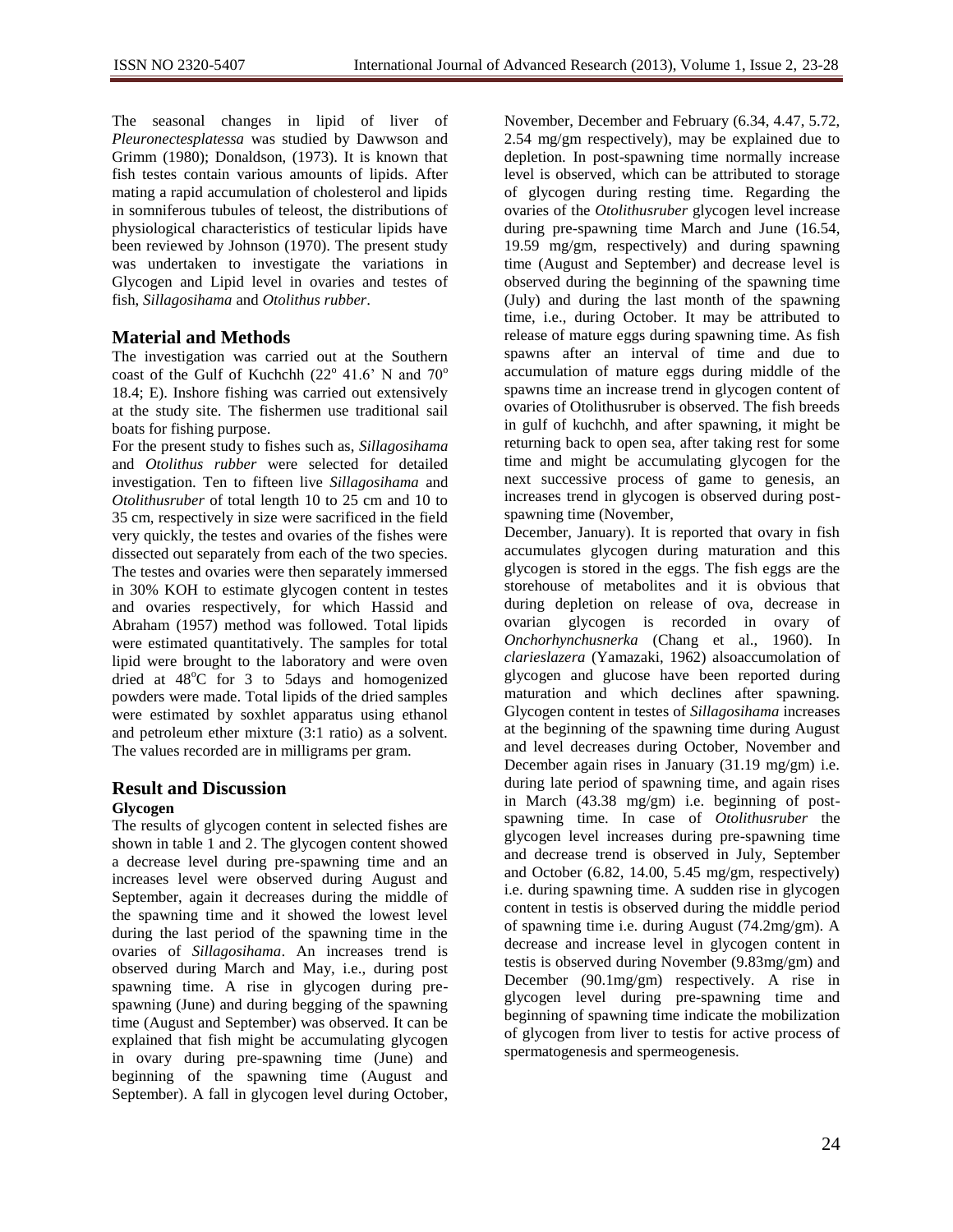| <b>Month</b> | Glycogen content in Gonads of Sillagosihama (mg/gm) |                  |
|--------------|-----------------------------------------------------|------------------|
|              | <b>Testies</b>                                      | Overy            |
| January      | $31.18 \pm 1.86$                                    | $24.57 \pm 0.72$ |
| February     | $03.69 \pm 0.14$                                    | $02.54 \pm 0.29$ |
| March        | $43.38 \pm 2.61$                                    | $20.64 \pm 0.31$ |
| April        | $06.00 \pm 0.15$                                    | $08.48 \pm 0.12$ |
| May          | $10.81 \pm 0.16$                                    | $15.13 \pm 0.86$ |
| June         | $19.79 \pm 0.34$                                    | $40.84 \pm 1.24$ |
| July         | $05.69 \pm 0.18$                                    | $05.16 \pm 0.07$ |
| August       | $54.25 \pm 1.47$                                    | $14.91 \pm 0.08$ |
| September    | $14.58 \pm 0.34$                                    | $14.26 \pm 0.17$ |
| October      | $16.08 \pm 0.08$                                    | $06.34 \pm 0.11$ |
| November     | $15.02 \pm 0.16$                                    | $04.47 \pm 0.04$ |
| December     | $13.07 \pm 0.17$                                    | $0.552 \pm 0.24$ |

# **Table 1.**Result showing the Glycogen content in Gonad of *Sillagosihama*.

**Table 2.**Result showing the Glycogen content in Gonad of *Otolithusruber*.

| <b>Month</b> | Glycogen content in Gonads of Otolithusruber(mg/gm) |                  |
|--------------|-----------------------------------------------------|------------------|
|              | <b>Testies</b>                                      | Overy            |
| January      | $19.82 \pm 0.54$                                    | $19.65 \pm 0.69$ |
| February     | $08.38 \pm 0.08$                                    | $02.68 \pm 0.46$ |
| March        | $30.03 \pm 0.21$                                    | $16.54 \pm 0.36$ |
| April        | $12.61 \pm 0.17$                                    | $03.00 \pm 0.19$ |
| May          | $18.82 \pm 1.82$                                    | $06.04 \pm 0.23$ |
| June         | $55.34 \pm 1.09$                                    | $19.58 \pm 0.61$ |
| July         | $06.81 \pm 0.09$                                    | $0.565 \pm 0.24$ |
| August       | $74.20 \pm 2.01$                                    | $11.26 \pm 0.12$ |
| September    | $14.00 \pm 0.96$                                    | $13.42 \pm 0.52$ |
| October      | $05.44 \pm 0.77$                                    | $4.92 \pm 0.09$  |
| November     | $09.82 \pm 0.26$                                    | $47.09 \pm 1.15$ |
| December     | $90.10 \pm 5.18$                                    | $28.83 \pm 0.61$ |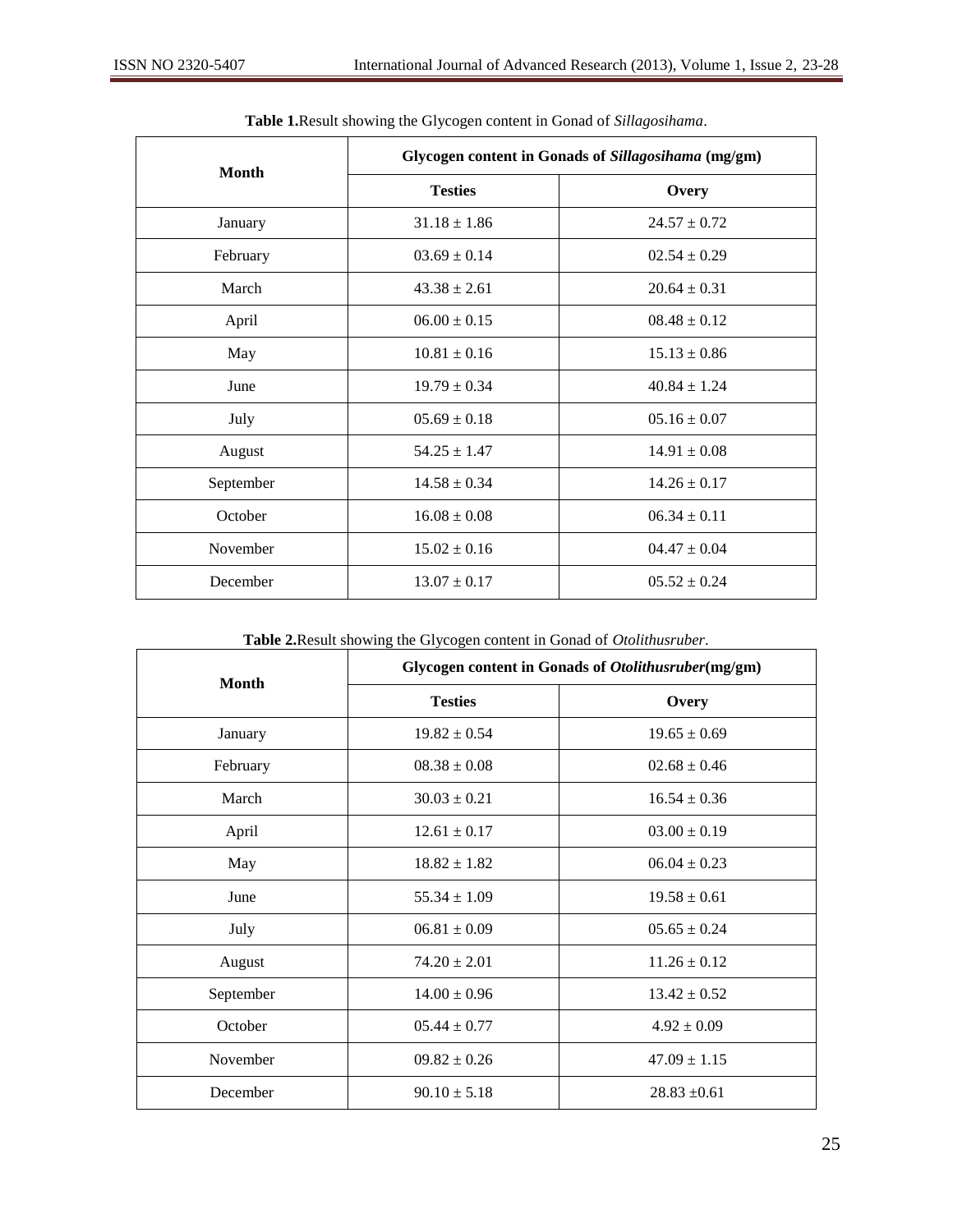| <b>Month</b> | Total Lipid content in Gonads of Sillagosihama (mg/gm) |                |
|--------------|--------------------------------------------------------|----------------|
|              | <b>Testies</b>                                         | Overy          |
| January      | $356 \pm 4.08$                                         | $214 \pm 3.04$ |
| February     | $328 \pm 3.65$                                         | $316 \pm 4.08$ |
| March        | $200 \pm 3.00$                                         | $177 \pm 2.79$ |
| April        | $282 \pm 2.11$                                         | $330 \pm 4.66$ |
| May          | $208 \pm 0.00$                                         | $213 \pm 2.70$ |
| June         | $243 \pm 3.03$                                         | $268 \pm 3.61$ |
| July         | $270 \pm 3.65$                                         | $308 \pm 2.97$ |
| August       | $324 \pm 4.65$                                         | $282 \pm 1.17$ |
| September    | $223 \pm 3.33$                                         | $248 \pm 2.68$ |
| October      | $210 \pm 3.37$                                         | $274 \pm 4.04$ |
| November     | $214 \pm 2.18$                                         | $266 \pm 3.67$ |
| December     | $388 \pm 4.11$                                         | $394 \pm 4.67$ |

## **Table 3.**Result showing the total lipid content in Gonad of *Sillagosihama*.

**Table 4.**Result showing the total lipid content in Gonad of *Otolithusruber*.

| <b>Month</b> | Total Lipid content in Gonads of Otolithusruber(mg/gm) |                |
|--------------|--------------------------------------------------------|----------------|
|              | <b>Testies</b>                                         | Overy          |
| January      | $258 \pm 3.11$                                         | $288 \pm 3.45$ |
| February     | $304 \pm 4.44$                                         | $300 \pm 0.69$ |
| March        | $306 \pm 4.91$                                         | $328 \pm 4.21$ |
| April        | $280 \pm 3.76$                                         | $298 \pm 3.98$ |
| May          | $122 \pm 2.16$                                         | $117 \pm 2.48$ |
| June         | $070 \pm 2.05$                                         | $088 \pm 2.16$ |
| July         | $110 \pm 1.74$                                         | $180 \pm 1.08$ |
| August       | $114 \pm 2.21$                                         | $128 \pm 3.05$ |
| September    | $177 \pm 2.49$                                         | $194 \pm 2.46$ |
| October      | $164 \pm 2.00$                                         | $280 \pm 2.86$ |
| November     | $284 \pm 4.14$                                         | $216 \pm 3.11$ |
| December     | $242 \pm 3.08$                                         | $298 \pm 3.37$ |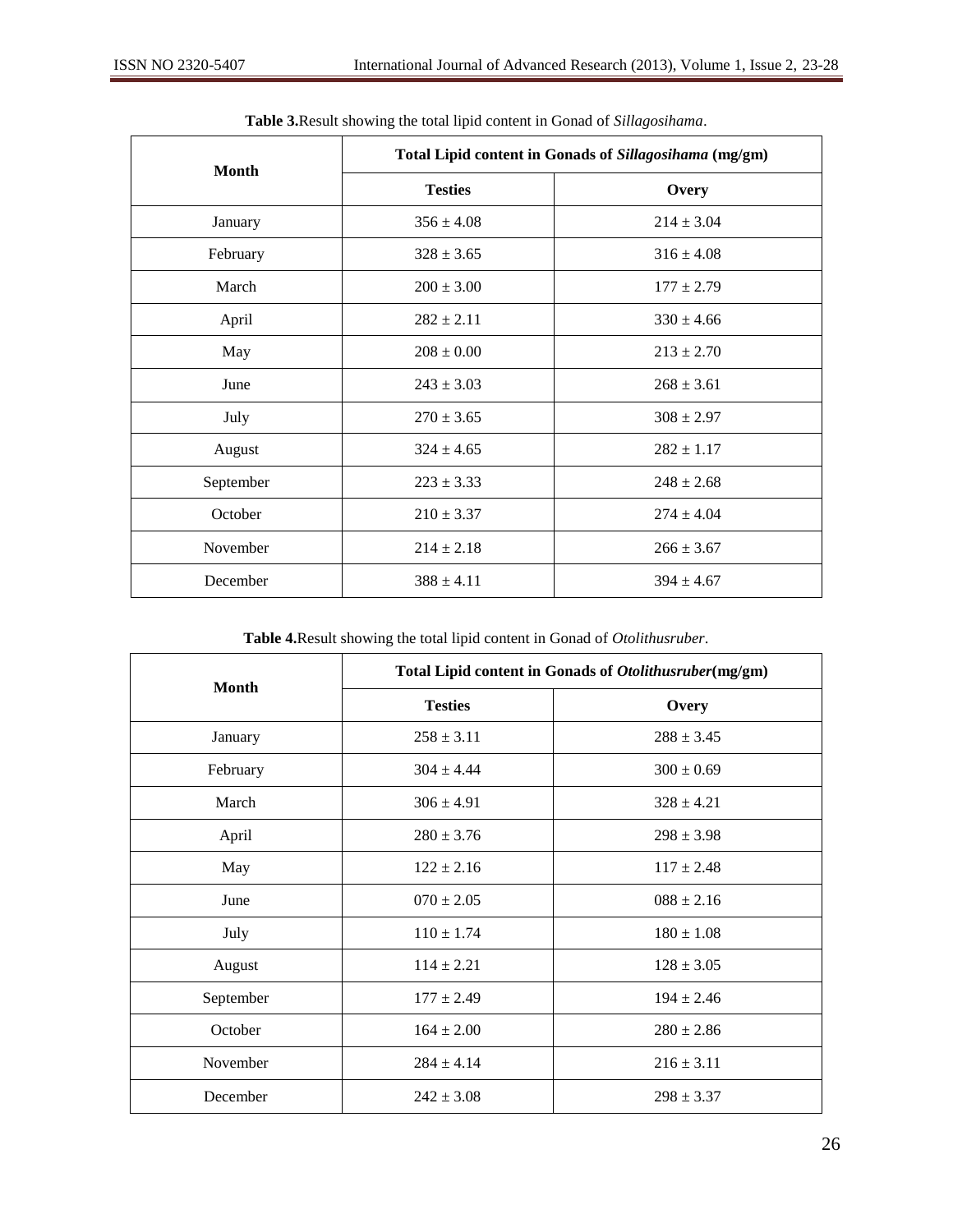#### **Total Lipids**

Lipid content in selected fishes shown in table 3 and 4, it can be stated the total lipid content shows an increase trend during pre-spawning (July) and beginning of the spawning time (August) in testes and ovary of *Sillagosihama*. A slight decrease level is observed in October and November in testes and September, November and January in Ovary. The level declined just after spawning time (March). An increase level in total lipids of ovary is recorded during post-spawning time (April) which may be attributed to resorption of mature ova after spawning time. In case of Otolithusruber an increase trend in total lipid in testes and ovary is observed during enhancement of active gonadial activity of fish which might be accumulating total lipids prespawning time. The total lipids level in testes and ovary, fall down during spawning time, may be attributed to depletion. An increase trend in total lipids level is recorded after the spawning time which may be due to resorption of mature gonads. Increase in ovarian fat in relation to sexual maturity has been reported by some workers (Jennings, et al., 2001).

It is also suggested that ovarian fat depletes during late period of pre-spawning (September, November and January in *SillagoSihama* and during June, July, August, and September in *Otolithusruber*). The testicular lipid increases during the period of gametogenesis in Sillagosihama (June, July) and in *Otolithusruber* (March, Aprial). Fall in testicular lipids in post-spawning period has been recorded in *Pampusargenteus* and *Parastromateusniger* by Devadoss, (1969).

# **Conclusion**

The metabolites like Lipid in Ovary increase during the active process of gametogenesis in both the fish species. While the Glycogen level decreased in *Sillagosihama*, whereas in *Otolithusruber*, these metabolites showed an increased trend. This is due to as *Sillagosihama* laid eggs in batches, while *Otolithusruber* had a definite spawing time.

## **References**

**Ahsan. S. N. (1966):** Effects of gonado tropic hormones on male hypophysectomized lake chub, consesius can. J. zool. 44:703-717.

**Ball, JN (1962):** Blood-production after hypophysectomi in the vivipotious teleost Mollienesialatipinna Le sueur. Nature.194-787.

**Bannett, ATD.,cuthil, I.C. and Norris, K. J. (1994):** Sexual selection and the mismeasure of color, the American naturalist, 144: 848-860.

**Bara, G (1966):** His to chemical localization of 5-3 hydroxysteroid dehydrogenase in the ovaries of teleost scomberscomber L Gen. comp. endocrinol. 5:283-296.

**Barr , W.A.(1968):** Patterns of ovarian activity, p. 163-237. In barrington, E.J.W. and Jorgensen, C.B. (ed), perspectives in endocrinology academic press, new yourk and London.

**Belsare, D.k. (1695):** changes in gonads and the thyroid gland after hypophysectomy in ophiocephaluspunctatusbloch. J .Expl. Zool.158. 1-8.

**Chang, V. M., tsuyki, H and idle, D R (1960):** biochemical studies on sockeye salmon during spawning migration. XIII. The distribution of phosphours compounds, creatine and inositol in the major tissues. J fish. Res. Bd. Can. 17, 565-582.

**Chieffi, G (1967):** The reproductive system of elasmobranch: development and endocrinological aspects. In " sharks, skates and arrays" (P.W. Gilbert, R.F. Mathewson and D.P>rall ends), pp.553-580.

**Dawson AS and grimn, AS (1980):** Quantitative seasonal changes in the protein and energy content of the carcass, ovaries and liver of adult female place, pleuroneclesplatessa L. fish boil. 16, 493-504

**Devadoss, p. (1969):** maturity and spawning in otolithusruber and johniusdussumieri. India. J .fishvoi. 16 (1 & 2) ,pp. 117.

**Donaldson, E.M (1973):** Reproductive endocrinology of fishes. Amer. Zool. 13 :909-927. Ewing, L.L. means. A.R. and beames C.G. Jr. (1966) biochemical changes in rat testits during postnatal maturation. J. reprod. Fertility , 12,295.

**Hoar, W.S. (1969):** "Reproduction" p. 1-72, in W.S Hoar and D.J.Randall (Eds.) Fish physiology, vol. III; Academic press, New York, London.

**Iwasaki, Y. (1973):**Histochemical detection of 5-3 hydroxysteroid dehydrogenase in the ovary of medaka ,Oryziaslatipes, during annual reproductive cycle. Bull. Fac. Fish. Rokkaido Univ. 23, 177- 184.

**Johnson , A.D. (1970):** Testicular lipids. In "The Testis" ed. Johnson, A.D.; gomes, W.R. and Vandemark, N.L., Vol. II, pp. 193-258, Academic press, New York.

Pandey, S. (1969): Effects of hypophysectomy on the testis and secondary sex characters of the adult